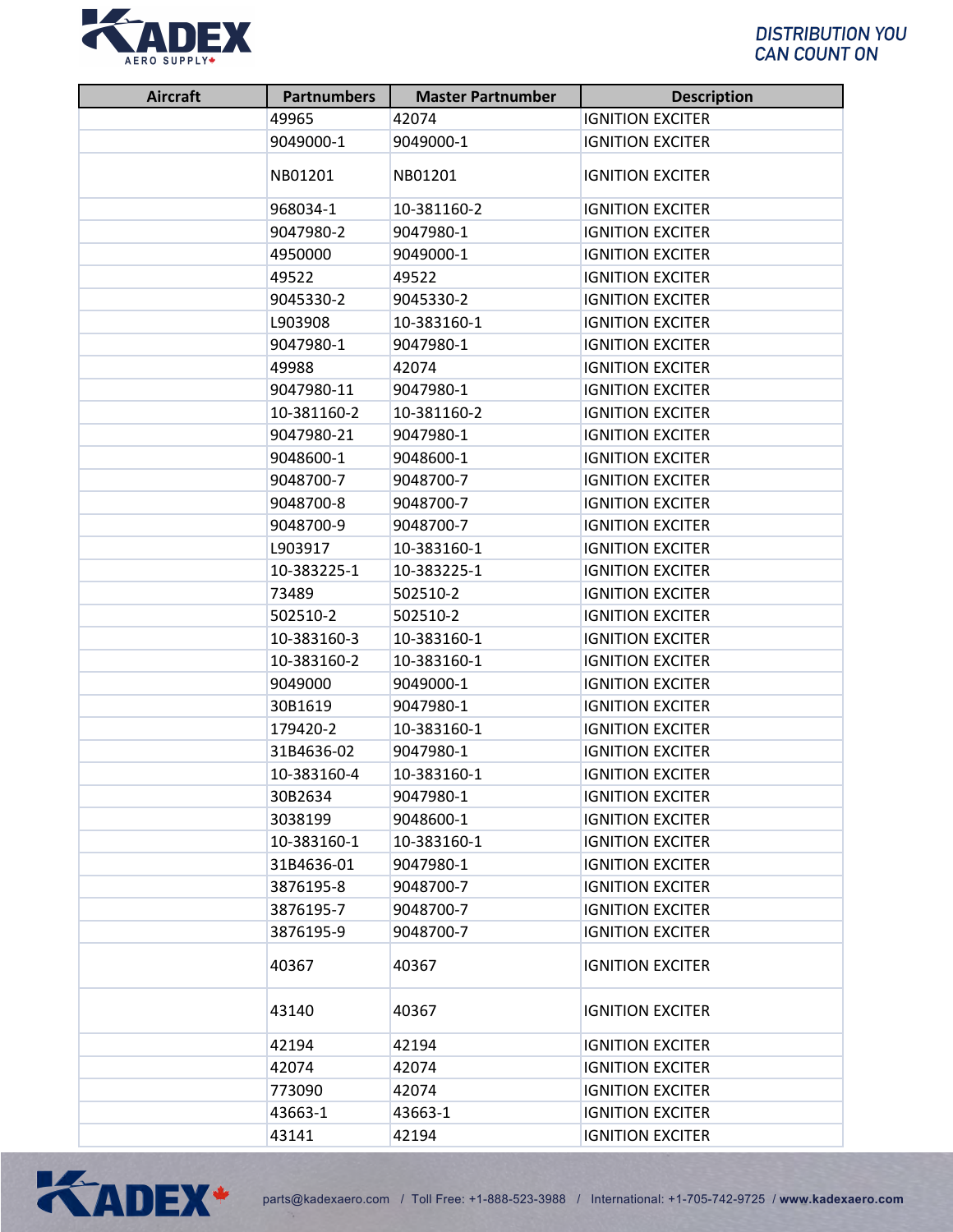|                   | 780523       | 42074       | <b>IGNITION EXCITER</b> |
|-------------------|--------------|-------------|-------------------------|
| Alison 250        | 10-614950-1  | 10-614950-1 | <b>IGNITION EXCITER</b> |
| Alison 250        | 6899093      | 10-614950-1 | <b>IGNITION EXCITER</b> |
| B727              | 899580-3     | 10-381750-1 | <b>IGNITION EXCITER</b> |
| B727              | 899580-4     | 10-381750-1 | <b>IGNITION EXCITER</b> |
| B727              | 377871       | 10-381750-1 | <b>IGNITION EXCITER</b> |
| B727              | 3603281-6    | 10-381750-1 | <b>IGNITION EXCITER</b> |
| B727              | 3603281-2    | 10-381750-1 | <b>IGNITION EXCITER</b> |
| B727              | 369256       | 10-381750-1 | <b>IGNITION EXCITER</b> |
| B727              | 369256-1     | 10-381750-1 | <b>IGNITION EXCITER</b> |
| B727              | 899580-6     | 10-381750-1 | <b>IGNITION EXCITER</b> |
| B727              | 10-381750-2  | 10-381750-1 | <b>IGNITION EXCITER</b> |
| B727              | 10-381750-6  | 10-381750-1 | <b>IGNITION EXCITER</b> |
| B727              | 10-381750-7  | 10-381750-1 | <b>IGNITION EXCITER</b> |
| B727              | 10-381750-9  | 10-381750-1 | <b>IGNITION EXCITER</b> |
| B727              | 10-381750-10 | 10-381750-1 | <b>IGNITION EXCITER</b> |
| B727              | 10-381750-11 | 10-381750-1 | <b>IGNITION EXCITER</b> |
| B727              | 10-381750-14 | 10-381750-1 | <b>IGNITION EXCITER</b> |
| B727              | 10-381750-3  | 10-381750-1 | <b>IGNITION EXCITER</b> |
| B727              | 10-381750-8  | 10-381750-1 | <b>IGNITION EXCITER</b> |
| B727              | 10-381750-5  | 10-381750-1 | <b>IGNITION EXCITER</b> |
| B727              | 10-381750-1  | 10-381750-1 | <b>IGNITION EXCITER</b> |
| B727              | 10-381750-13 | 10-381750-1 | <b>IGNITION EXCITER</b> |
| B727              | 10-381750-12 | 10-381750-1 | <b>IGNITION EXCITER</b> |
| B737-100/-200     | 10-381750-3  | 10-381750-1 | <b>IGNITION EXCITER</b> |
| B737-100/-200     | 10-381750-6  | 10-381750-1 | <b>IGNITION EXCITER</b> |
| B737-100/-200     | 377871       | 10-381750-1 | <b>IGNITION EXCITER</b> |
| B737-100/-200     | 10-381750-2  | 10-381750-1 | <b>IGNITION EXCITER</b> |
| B737-100/-200     | 10-381750-5  | 10-381750-1 | <b>IGNITION EXCITER</b> |
| B737-100/-200     | 10-381750-14 | 10-381750-1 | <b>IGNITION EXCITER</b> |
| B737-100/-200     | 899580-3     | 10-381750-1 | <b>IGNITION EXCITER</b> |
| B737-100/-200     | 899580-4     | 10-381750-1 | <b>IGNITION EXCITER</b> |
| B737-100/-200     | 899580-6     | 10-381750-1 | <b>IGNITION EXCITER</b> |
| B737-100/-200     | 369256       | 10-381750-1 | <b>IGNITION EXCITER</b> |
| B737-100/-200     | 10-381750-13 | 10-381750-1 | <b>IGNITION EXCITER</b> |
| B737-100/-200     | 369256-1     | 10-381750-1 | <b>IGNITION EXCITER</b> |
| B737-100/-200     | 3603281-2    | 10-381750-1 | <b>IGNITION EXCITER</b> |
| B737-100/-200     | 10-381750-8  | 10-381750-1 | <b>IGNITION EXCITER</b> |
| B737-100/-200     | 3603281-6    | 10-381750-1 | <b>IGNITION EXCITER</b> |
| B737-100/-200     | 10-381750-7  | 10-381750-1 | <b>IGNITION EXCITER</b> |
| B737-100/-200     | 10-381750-1  | 10-381750-1 | <b>IGNITION EXCITER</b> |
| B737-100/-200     | 10-381750-9  | 10-381750-1 | <b>IGNITION EXCITER</b> |
| B737-100/-200     | 10-381750-12 | 10-381750-1 | <b>IGNITION EXCITER</b> |
| B737-100/-200     | 10-381750-10 | 10-381750-1 | <b>IGNITION EXCITER</b> |
| B737-100/-200     | 10-381750-11 | 10-381750-1 | <b>IGNITION EXCITER</b> |
| <b>Beech 1900</b> | 10-381550-1  | 10-381550-1 | <b>IGNITION EXCITER</b> |
| <b>Beech 1900</b> | 10-381550-21 | 10-381550-1 | <b>IGNITION EXCITER</b> |

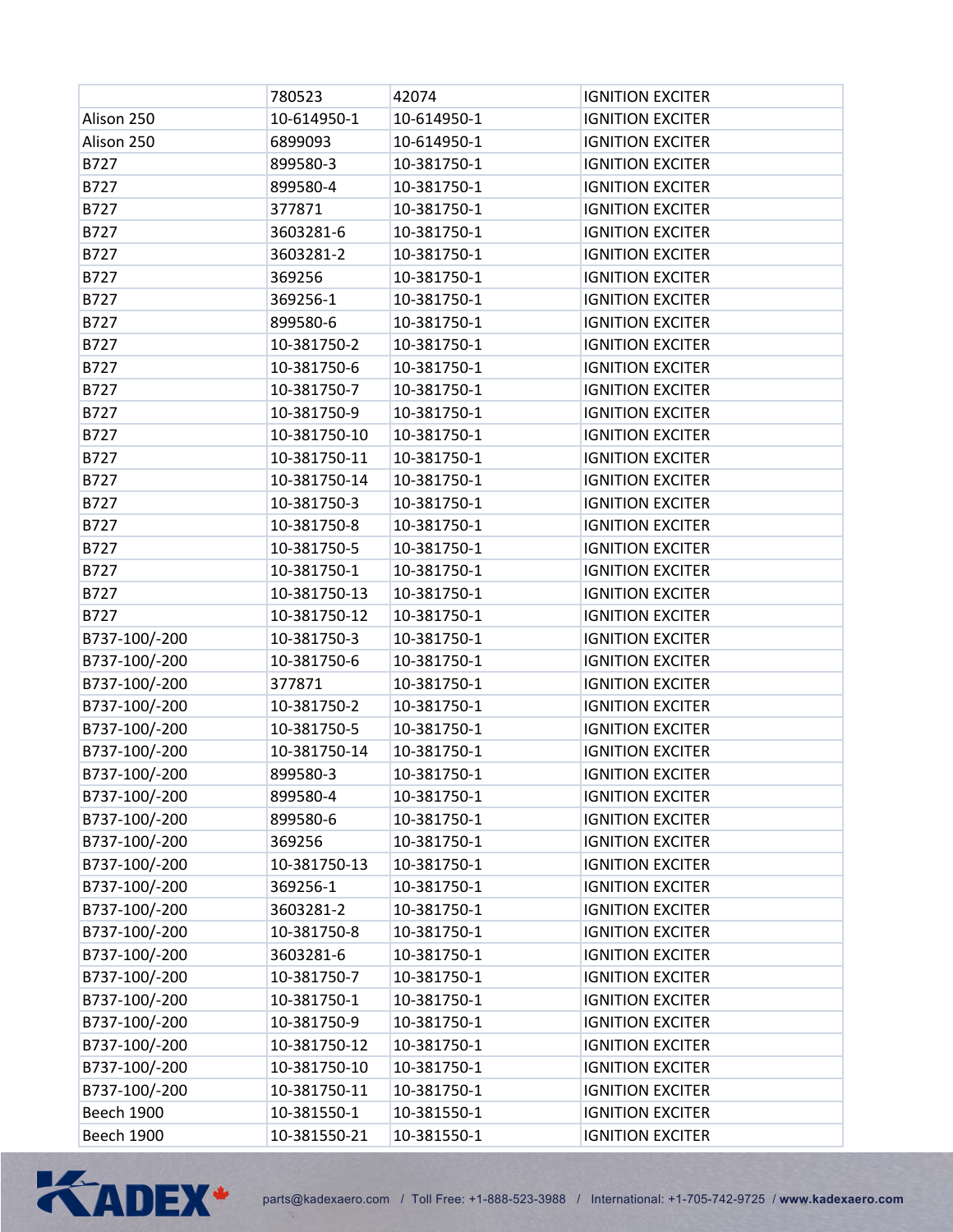| Beech 1900                       | 10-381550-2  | 10-381550-1 | <b>IGNITION EXCITER</b> |
|----------------------------------|--------------|-------------|-------------------------|
| Beech 1900                       | 10-381550-5  | 10-381550-1 | <b>IGNITION EXCITER</b> |
| <b>Beech 1900</b>                | 10-381550-4  | 10-381550-1 | <b>IGNITION EXCITER</b> |
| Beech 1900                       | 10-381550-22 | 10-381550-1 | <b>IGNITION EXCITER</b> |
| <b>Beech 1900</b>                | 3014365      | 10-381550-1 | <b>IGNITION EXCITER</b> |
| <b>Beech 1900</b>                | 3119450-01   | 10-381550-1 | <b>IGNITION EXCITER</b> |
| Beech 1900                       | 3035546      | 10-381550-1 | <b>IGNITION EXCITER</b> |
| <b>Beech 1900</b>                | 3117870-01   | 10-381550-1 | <b>IGNITION EXCITER</b> |
| <b>Beechcraft Premier I</b>      | 9049800-4    | 9049800-4   | <b>IGNITION EXCITER</b> |
| <b>Beechcraft Premier I</b>      | 3041640-01   | 9049800-4   | <b>IGNITION EXCITER</b> |
| Beechjet                         | 10-381550-2  | 10-381550-1 | <b>IGNITION EXCITER</b> |
| Beechjet                         | 3117870-01   | 10-381550-1 | <b>IGNITION EXCITER</b> |
| Beechjet                         | 3119450-01   | 10-381550-1 | <b>IGNITION EXCITER</b> |
| Beechjet                         | 9049800-4    | 9049800-4   | <b>IGNITION EXCITER</b> |
| Beechjet                         | 10-381550-1  | 10-381550-1 | <b>IGNITION EXCITER</b> |
| Beechjet                         | 10-381550-21 | 10-381550-1 | <b>IGNITION EXCITER</b> |
| Beechjet                         | 10-381550-22 | 10-381550-1 | <b>IGNITION EXCITER</b> |
| Beechjet                         | 10-381550-4  | 10-381550-1 | <b>IGNITION EXCITER</b> |
| Beechjet                         | 10-381550-5  | 10-381550-1 | <b>IGNITION EXCITER</b> |
| Beechjet                         | 3014365      | 10-381550-1 | <b>IGNITION EXCITER</b> |
| Beechjet                         | 3035546      | 10-381550-1 | <b>IGNITION EXCITER</b> |
| Beechjet                         | 3041640-01   | 9049800-4   | <b>IGNITION EXCITER</b> |
| <b>Bell 206</b>                  | 10-614950-1  | 10-614950-1 | <b>IGNITION EXCITER</b> |
| <b>Bell 206</b>                  | 6899093      | 10-614950-1 | <b>IGNITION EXCITER</b> |
| $C-130$                          | 10-111160-6  | 10-111160-3 | <b>IGNITION EXCITER</b> |
| $C-130$                          | 10-111160-7  | 10-111160-3 | <b>IGNITION EXCITER</b> |
| $C-130$                          | 10-111160-3  | 10-111160-3 | <b>IGNITION EXCITER</b> |
| $C-130$                          | 6805230      | 10-111160-3 | <b>IGNITION EXCITER</b> |
| $C-130$                          | 6895689      | 10-111160-3 | <b>IGNITION EXCITER</b> |
| $C-130$                          | 23056222     | 10-111160-3 | <b>IGNITION EXCITER</b> |
| Cessna Citation                  |              |             |                         |
| III/IV/VI/VII                    | 10-617050-2  | 10-617050-2 | <b>IGNITION EXCITER</b> |
| Cessna Citation                  | 3073914-2    | 10-617050-2 | <b>IGNITION EXCITER</b> |
| III/IV/VI/VII                    |              |             |                         |
| Cessna Citation<br>III/IV/VI/VII | 3073914-4    | 10-617050-2 | <b>IGNITION EXCITER</b> |
| Cessna Citation                  |              |             |                         |
| III/IV/VI/VII                    | 10-617050-4  | 10-617050-2 | <b>IGNITION EXCITER</b> |
| CRJ-100/-200/-440                | 10-631045-3  | 10-617980-1 | <b>IGNITION EXCITER</b> |
| CRJ-100/-200/-440                | 10-631045-3  | 10-617980-1 | <b>IGNITION EXCITER</b> |
| CRJ-100/-200/-440                | 10-631045-1  | 10-617980-1 | <b>IGNITION EXCITER</b> |
| CRJ-100/-200/-440                | 10-631045-1  | 10-617980-1 | <b>IGNITION EXCITER</b> |
| CRJ-100/-200/-440                | 10-617980-1  | 10-617980-1 | <b>IGNITION EXCITER</b> |
| CRJ-100/-200/-440                | 10-631045-2  | 10-617980-1 | <b>IGNITION EXCITER</b> |
| CRJ-100/-200/-440                | 10-631045-2  | 10-617980-1 | <b>IGNITION EXCITER</b> |
| CRJ-100/-200/-440                | 10-617980-1  | 10-617980-1 | <b>IGNITION EXCITER</b> |
| CRJ-100/-200/-440                | 3876280-1    | 9049860-1   | <b>IGNITION EXCITER</b> |
|                                  |              |             |                         |

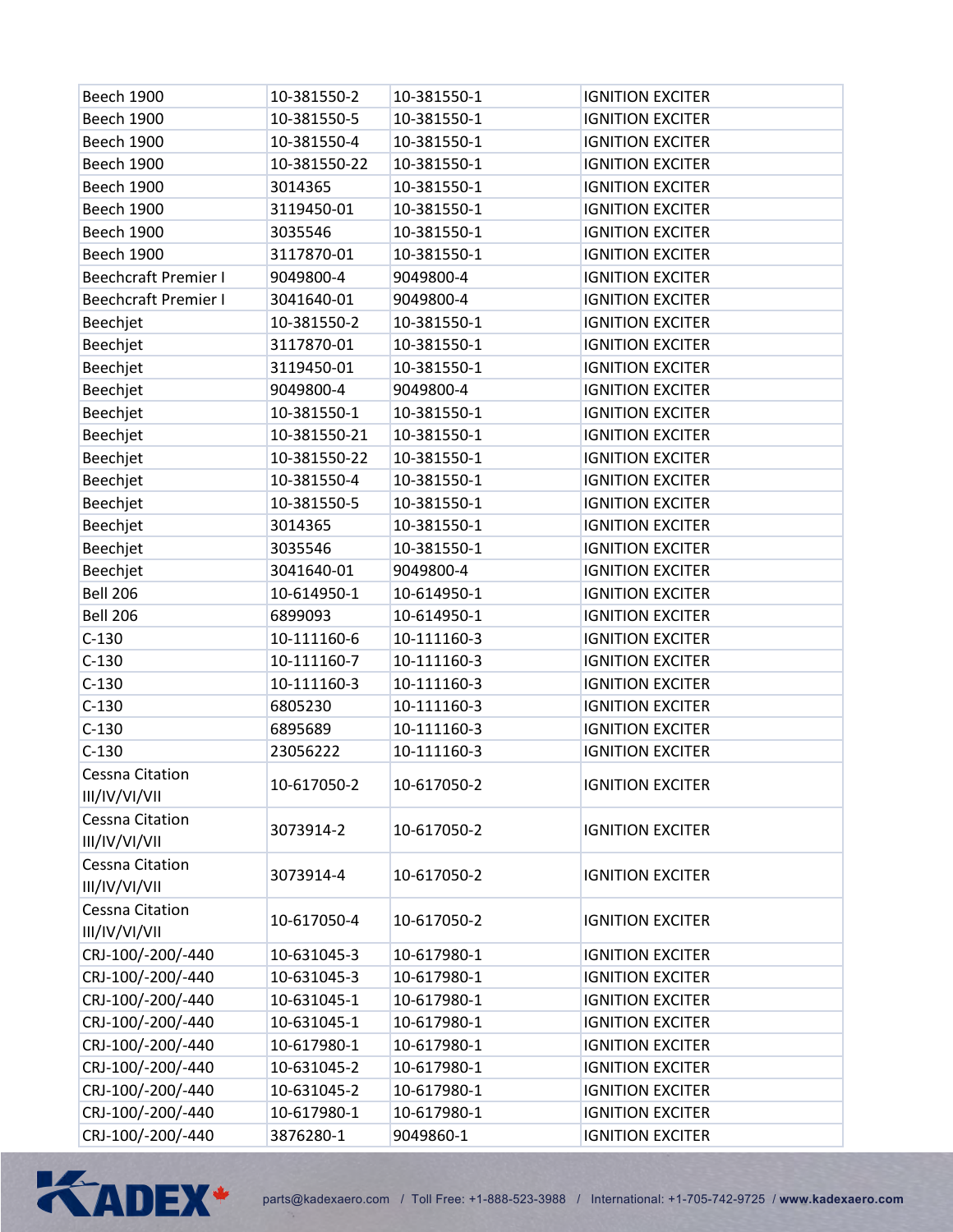| CRJ-100/-200/-440 | 9047975-3       | 9047975-3   | <b>IGNITION EXCITER</b> |
|-------------------|-----------------|-------------|-------------------------|
| CRJ-100/-200/-440 | 304543-4        | 9047975-3   | <b>IGNITION EXCITER</b> |
| CRJ-100/-200/-440 | 9049860-1       | 9049860-1   | <b>IGNITION EXCITER</b> |
| CRJ-100/-200/-440 | 9238M66P05      | 10-617980-1 | <b>IGNITION EXCITER</b> |
| CRJ-100/-200/-440 | 9238M66P05      | 10-617980-1 | <b>IGNITION EXCITER</b> |
| CRJ-100/-200/-440 | 9238M66P07      | 10-617980-1 | <b>IGNITION EXCITER</b> |
| CRJ-100/-200/-440 | 9238M66P11      | 10-617980-1 | <b>IGNITION EXCITER</b> |
| CRJ-100/-200/-440 | 9238M66P11      | 10-617980-1 | <b>IGNITION EXCITER</b> |
| CRJ-100/-200/-440 | 9238M66P08      | 10-617980-1 | <b>IGNITION EXCITER</b> |
| CRJ-100/-200/-440 | 9238M66P08      | 10-617980-1 | <b>IGNITION EXCITER</b> |
| CRJ-100/-200/-440 | 9238M66P07      | 10-617980-1 | <b>IGNITION EXCITER</b> |
| CRJ-700/-900      | 9238M66P11      | 10-617980-1 | <b>IGNITION EXCITER</b> |
| CRJ-700/-900      | 9238M66P08      | 10-617980-1 | <b>IGNITION EXCITER</b> |
| CRJ-700/-900      | 9238M66P07      | 10-617980-1 | <b>IGNITION EXCITER</b> |
| CRJ-700/-900      | 9238M66P05      | 10-617980-1 | <b>IGNITION EXCITER</b> |
| CRJ-700/-900      | 10-617075-4     | 10-617075-4 | <b>IGNITION EXCITER</b> |
| CRJ-700/-900      | 10-617075-4     | 10-617075-4 | <b>IGNITION EXCITER</b> |
| CRJ-700/-900      | 10-617075-4     | 10-617075-4 | <b>IGNITION EXCITER</b> |
| CRJ-700/-900      | 3888058-1       | 10-617075-4 | <b>IGNITION EXCITER</b> |
| CRJ-700/-900      | 10-631045-3     | 10-617980-1 | <b>IGNITION EXCITER</b> |
| CRJ-700/-900      | 10-631045-2     | 10-617980-1 | <b>IGNITION EXCITER</b> |
| CRJ-700/-900      | 10-631045-1     | 10-617980-1 | <b>IGNITION EXCITER</b> |
| CRJ-700/-900      | 3888058-1       | 10-617075-4 | <b>IGNITION EXCITER</b> |
| CRJ-700/-900      | 3888058-1       | 10-617075-4 | <b>IGNITION EXCITER</b> |
| CRJ-700/-900      | 10-617980-1     | 10-617980-1 | <b>IGNITION EXCITER</b> |
| DHC-8-400         | 3119450-01      | 10-381550-1 | <b>IGNITION EXCITER</b> |
| DHC-8-400         | 9049860-1       | 9049860-1   | <b>IGNITION EXCITER</b> |
| DHC-8-400         | 3035546         | 10-381550-1 | <b>IGNITION EXCITER</b> |
| DHC-8-400         | 3014365         | 10-381550-1 | <b>IGNITION EXCITER</b> |
| DHC-8-400         | 3117870-01      | 10-381550-1 | <b>IGNITION EXCITER</b> |
| DHC-8-400         | 10-381550-1     | 10-381550-1 | <b>IGNITION EXCITER</b> |
| DHC-8-400         | 10-381550-2     | 10-381550-1 | <b>IGNITION EXCITER</b> |
| DHC-8-400         | 10-381550-22    | 10-381550-1 | <b>IGNITION EXCITER</b> |
| DHC-8-400         | 10-381550-4     | 10-381550-1 | <b>IGNITION EXCITER</b> |
| DHC-8-400         | 10-381550-5     | 10-381550-1 | <b>IGNITION EXCITER</b> |
| DHC-8-400         | 3876280-1       | 9049860-1   | <b>IGNITION EXCITER</b> |
| DHC-8-400         | 10-381550-21    | 10-381550-1 | <b>IGNITION EXCITER</b> |
| Falcon 50         | 10-378400-5     | 10-378400-5 | <b>IGNITION EXCITER</b> |
| Falcon 50         | 868962-3        | 10-378400-5 | <b>IGNITION EXCITER</b> |
| Falcon 50         | 868962-2        | 10-378400-5 | <b>IGNITION EXCITER</b> |
| Falcon 50         | 10-378400-3     | 10-378400-5 | <b>IGNITION EXCITER</b> |
| Falcon 50         | <b>TCN-2120</b> | 10-378400-5 | <b>IGNITION EXCITER</b> |
| Fokker F-28       | 43503           | 43663       | <b>IGNITION EXCITER</b> |
| Fokker F-28       | 43663           | 43663       | <b>IGNITION EXCITER</b> |
| GTCP36            | 10-516000-1     | 10-516000-1 | <b>IGNITION EXCITER</b> |
| GTCP36            | 3888000-5       | 10-516000-1 | <b>IGNITION EXCITER</b> |
| GTCP36            | 3888000-4       | 10-516000-1 | <b>IGNITION EXCITER</b> |

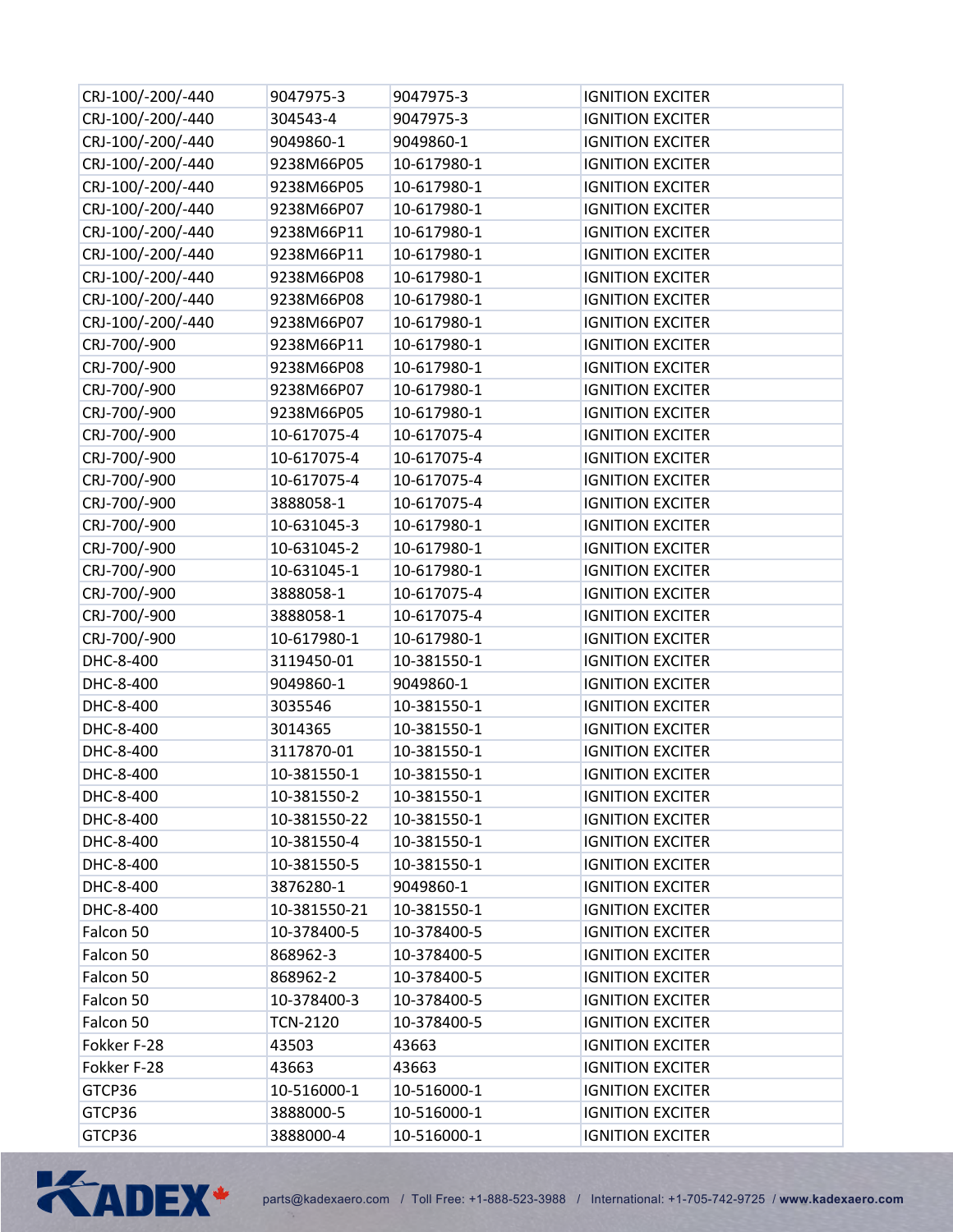| GTCP36         | 10-516000-2  | 10-516000-1 | <b>IGNITION EXCITER</b> |
|----------------|--------------|-------------|-------------------------|
| GTCP36         | 9040960-1    | 10-617075-5 | <b>IGNITION EXCITER</b> |
| GTCP36         | 10-516000-3  | 10-516000-1 | <b>IGNITION EXCITER</b> |
| GTCP36         | 3888000-3    | 10-516000-1 | <b>IGNITION EXCITER</b> |
| GTCP36         | 3888058-5    | 10-617075-5 | <b>IGNITION EXCITER</b> |
| GTCP36         | 3888000-2    | 10-516000-1 | <b>IGNITION EXCITER</b> |
| GTCP36         | 10-617075-6  | 10-617075-5 | <b>IGNITION EXCITER</b> |
| GTCP36         | 3876129-1    | 10-617075-5 | <b>IGNITION EXCITER</b> |
| GTCP36         | 10-516000-5  | 10-516000-1 | <b>IGNITION EXCITER</b> |
| GTCP36         | 10-617075-5  | 10-617075-5 | <b>IGNITION EXCITER</b> |
| GTCP36         | 3888058-3    | 10-617075-5 | <b>IGNITION EXCITER</b> |
| GTCP85         | 378640       | 10-381175-1 | <b>IGNITION EXCITER</b> |
| GTCP85         | 10-381175-9  | 10-381175-1 | <b>IGNITION EXCITER</b> |
| GTCP85         | 10-381175-8  | 10-381175-1 | <b>IGNITION EXCITER</b> |
| GTCP85         | 10-381175-7  | 10-381175-1 | <b>IGNITION EXCITER</b> |
| GTCP85         | 10-381175-6  | 10-381175-1 | <b>IGNITION EXCITER</b> |
| GTCP85         | 10-381175-4  | 10-381175-1 | <b>IGNITION EXCITER</b> |
| GTCP85         | 10-381175-3  | 10-381175-1 | <b>IGNITION EXCITER</b> |
| GTCP85         | 10-381175-2  | 10-381175-1 | <b>IGNITION EXCITER</b> |
| GTCP85         | 10-381175-5  | 10-381175-1 | <b>IGNITION EXCITER</b> |
| GTCP85         | 10-381175-1  | 10-381175-1 | <b>IGNITION EXCITER</b> |
| GTCP85         | 3603281-3    | 10-381175-1 | <b>IGNITION EXCITER</b> |
| GTCP85         | 3603281-8    | 10-381175-1 | <b>IGNITION EXCITER</b> |
| GTCP85         | 899580-2     | 10-381175-1 | <b>IGNITION EXCITER</b> |
| GTCP85         | 899580-5     | 10-381175-1 | <b>IGNITION EXCITER</b> |
| GTCP85         | 3603281-7    | 10-381175-1 | <b>IGNITION EXCITER</b> |
| GTCP85         | 3603281-4    | 10-381175-1 | <b>IGNITION EXCITER</b> |
| GTCP85         | 10-381175-10 | 10-381175-1 | <b>IGNITION EXCITER</b> |
| Gulfstream II  | 43503        | 43663       | <b>IGNITION EXCITER</b> |
| Gulfstream II  | 43663        | 43663       | <b>IGNITION EXCITER</b> |
| Gulfstream III | 43503        | 43663       | <b>IGNITION EXCITER</b> |
| Gulfstream III | 43663        | 43663       | <b>IGNITION EXCITER</b> |
| Hawker 800     | 10-617050-4  | 10-617050-2 | <b>IGNITION EXCITER</b> |
| Hawker 800     | 3073914-2    | 10-617050-2 | <b>IGNITION EXCITER</b> |
| Hawker 800     | 10-617050-2  | 10-617050-2 | <b>IGNITION EXCITER</b> |
| Hawker 800     | 3073914-4    | 10-617050-2 | <b>IGNITION EXCITER</b> |
| JT15-D         | 3041641-01   | 9049770-3   | <b>IGNITION EXCITER</b> |
| JT15-D         | 9049770-3    | 9049770-3   | <b>IGNITION EXCITER</b> |
| JT8D           | 10-353875-2  | 10-353875-1 | <b>IGNITION EXCITER</b> |
| JT8D           | 10-353875-1  | 10-353875-1 | <b>IGNITION EXCITER</b> |
| JT8D           | 10-353875-3  | 10-353875-1 | <b>IGNITION EXCITER</b> |
| JT8D           | 10-353875-4  | 10-353875-1 | <b>IGNITION EXCITER</b> |
| Learjet        | 49930        | 49930       | <b>IGNITION EXCITER</b> |
| Learjet        | 3032167      | 49930       | <b>IGNITION EXCITER</b> |
| Learjet        | 83311-49930J | 49930       | <b>IGNITION EXCITER</b> |
| Learjet 20     | 43467        | 43467       | <b>IGNITION EXCITER</b> |
| Learjet 20     | 4016T54P01   | 43467       | <b>IGNITION EXCITER</b> |